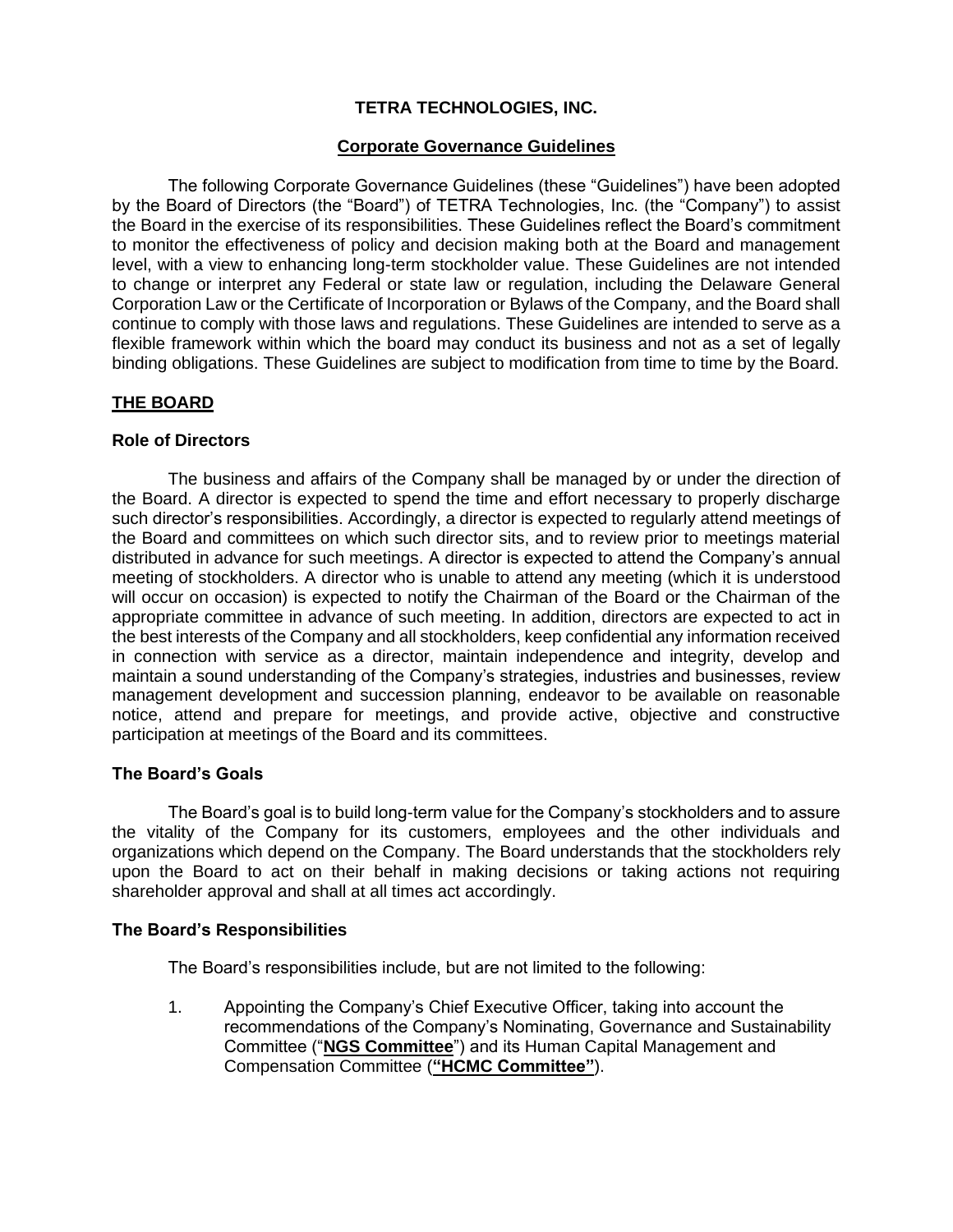- 2. Reviewing and periodically approving long-term strategic and business unit plans and monitoring the performance of the Company in relation to its goals, strategy, and competitors.
- 3. Evaluating the performance of the Chief Executive Officer, offering him or her constructive advice and feedback and taking appropriate action, including replacement, when warranted.
- 4. Reviewing succession plans, with particular attention to succession planning for the Chief Executive Officer.
- 5. Approving the compensation of non-employee Board members, taking into account the recommendation of the HCMC Committee.
- 6. Reviewing and approving charters for the Audit Committee, HCMC Committee and NGS Committee and any other committee of the Board in existence from time to time. Appointing the members and chairmen of all Board committees, taking into account the recommendations of the NGS Committee.
- 7. Reviewing and approving the annual budget of the Company.
- 8. Approving investments in, and acquisitions and dispositions of, assets and businesses in accordance with the Company's capital expenditure policies.

#### **Size of the Board**

The Board believes that it should generally have no fewer than three and no more than eleven directors. This range permits diversity of experience without hindering effective discussion or diminishing individual accountability. The NGS Committee shall periodically review the appropriate size and organization of the Board, with the goal of maintaining a Board membership that provides the necessary expertise and independence but that is not too large to function efficiently.

#### **Selection of New Directors**

The Board shall be responsible for nominating members for election to the Board and for filling vacancies on the Board that may occur between annual meetings of stockholders. The NGS Committee is responsible for identifying, screening and recommending to the Board candidates for Board membership. When formulating these recommendations, the NGS Committee shall also consider advice and recommendations from others as it deems appropriate.

#### **Selection of the Chairman of the Board**

It is the policy of the Board to require the separation of the offices of the Chairman of the Board and the Chief Executive Officer. The Chairman of the Board shall be selected by a majority vote of the members of the Board.

# **Board Membership Criteria**

The Board, with input from the NGS Committee, is responsible for periodically determining the appropriate skills, perspectives, experiences, and characteristics required of Board candidates, taking into account the Company's needs and current make-up of the Board. This assessment should include knowledge, experience, and skills in areas deemed critical to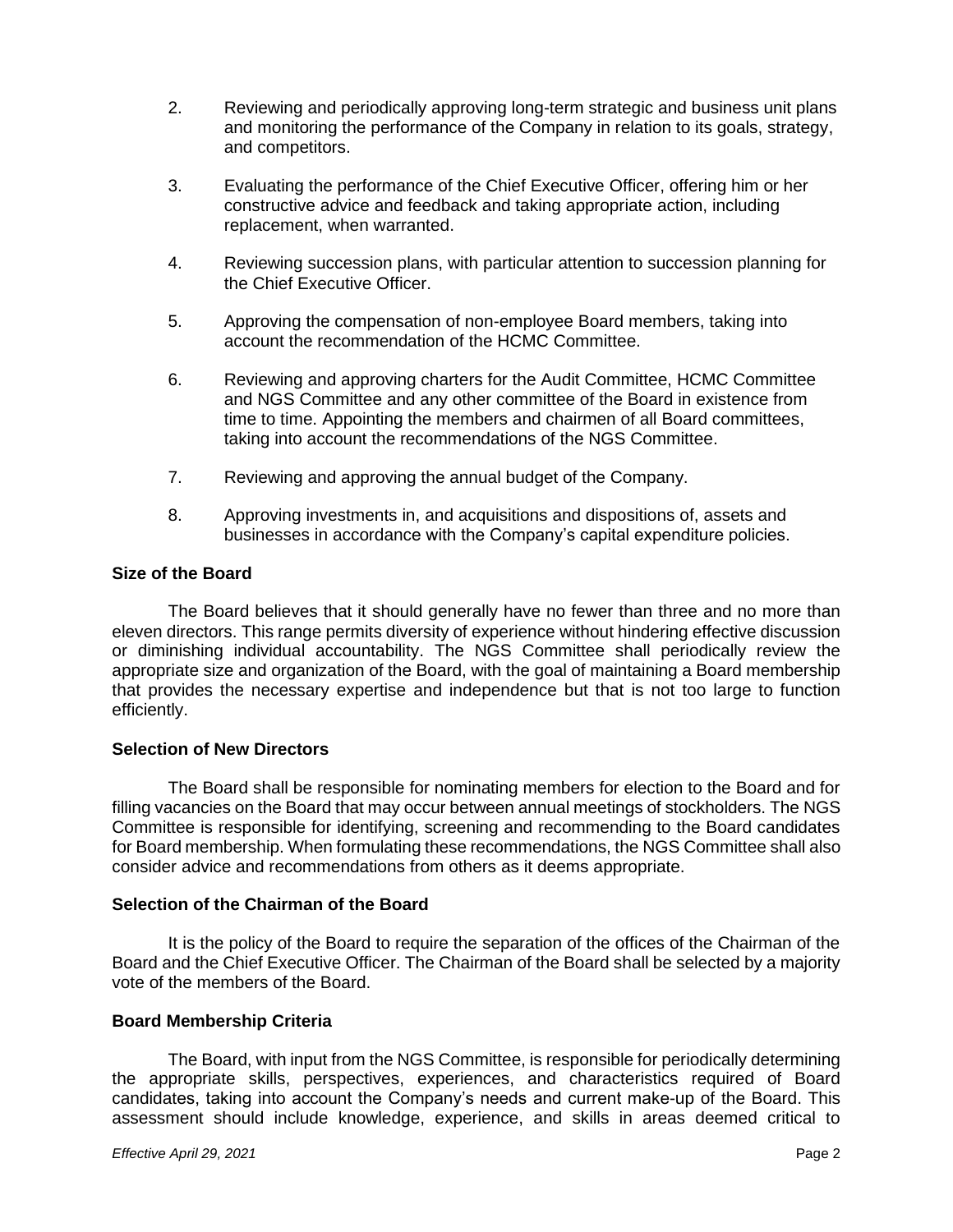understanding the Company and its business; personal characteristics, such as integrity and judgment; diversity, including gender, ethnicity and background; and candidates' commitments to the boards of other companies. Each Board member is expected to ensure that other existing and planned future commitments do not materially interfere with the member's service as a Director and that he or she devotes the time necessary to discharge his or her duties as a Director.

The NGS Committee is responsible for periodically reviewing and suggesting appropriate modifications to these qualification guidelines. The Board believes the qualification guidelines included as Exhibit A are currently appropriate, but it may change these guidelines as the Company's and Board's needs warrant.

#### **Voting Policy for Election of Directors.**

In an uncontested election of directors (i.e., an election where the number of nominees is not greater than the number of directors to be elected), any nominee for director who receives a greater number of votes "withheld" from his or her election than votes "for" his or her election shall, unless such nominee has previously submitted an irrevocable resignation in accordance with the provisions below, promptly tender his or her resignation to the Chairman of the Board following certification of the stockholder vote.

The Board may require any incumbent director, in order for such incumbent director to become a nominee of the Board for further service on the Board, to submit to the Board an irrevocable resignation, which shall become effective upon the occurrence of all of the following conditions: (i) such person having been elected a director in an upcoming uncontested election of directors, (ii) such person not receiving a greater number of votes "for" his or her election than votes "withheld" from his or her election in any uncontested election of directors, and (iii) acceptance of such resignation by the Board in accordance with the procedures set forth in these Guidelines for such purpose.

The NGS Committee will promptly consider the resignation submitted by a director receiving a greater number of votes "withheld" from his or her election than votes "for" his or her election, and the NGS Committee will recommend to the Board whether to accept or reject the tendered resignation. In considering whether to accept or reject the tendered resignation, the NGS Committee may consider any information it deems appropriate, including, without limitation: the stated reasons why stockholders "withheld" votes for election from such director; the qualifications of the director whose resignation has been tendered; the director's contributions to the Board and the Company; the relevant provisions of these Guidelines; compliance with listing standards; and the best interests of all stockholders.

The Board will act on the NGS Committee's recommendation no later than 90 days following the date of the certification of the stockholder vote. In considering the NGS Committee's recommendation, the Board may consider any information it deems appropriate, including the factors considered by the NGS Committee. Following the Board's decision on the NGS Committee's recommendation, the Company will promptly publicly disclose the Board's decision whether to accept the resignation as tendered (providing an explanation of the process by which the decision was reached and, if applicable, the reasons for rejecting the tendered resignation) in a Form 8-K filed with the United States Securities and Exchange Commission.

To the extent that one or more directors' resignations are accepted by the Board, the NGS Committee will recommend to the Board whether to fill such vacancy or vacancies or to reduce the size of the Board.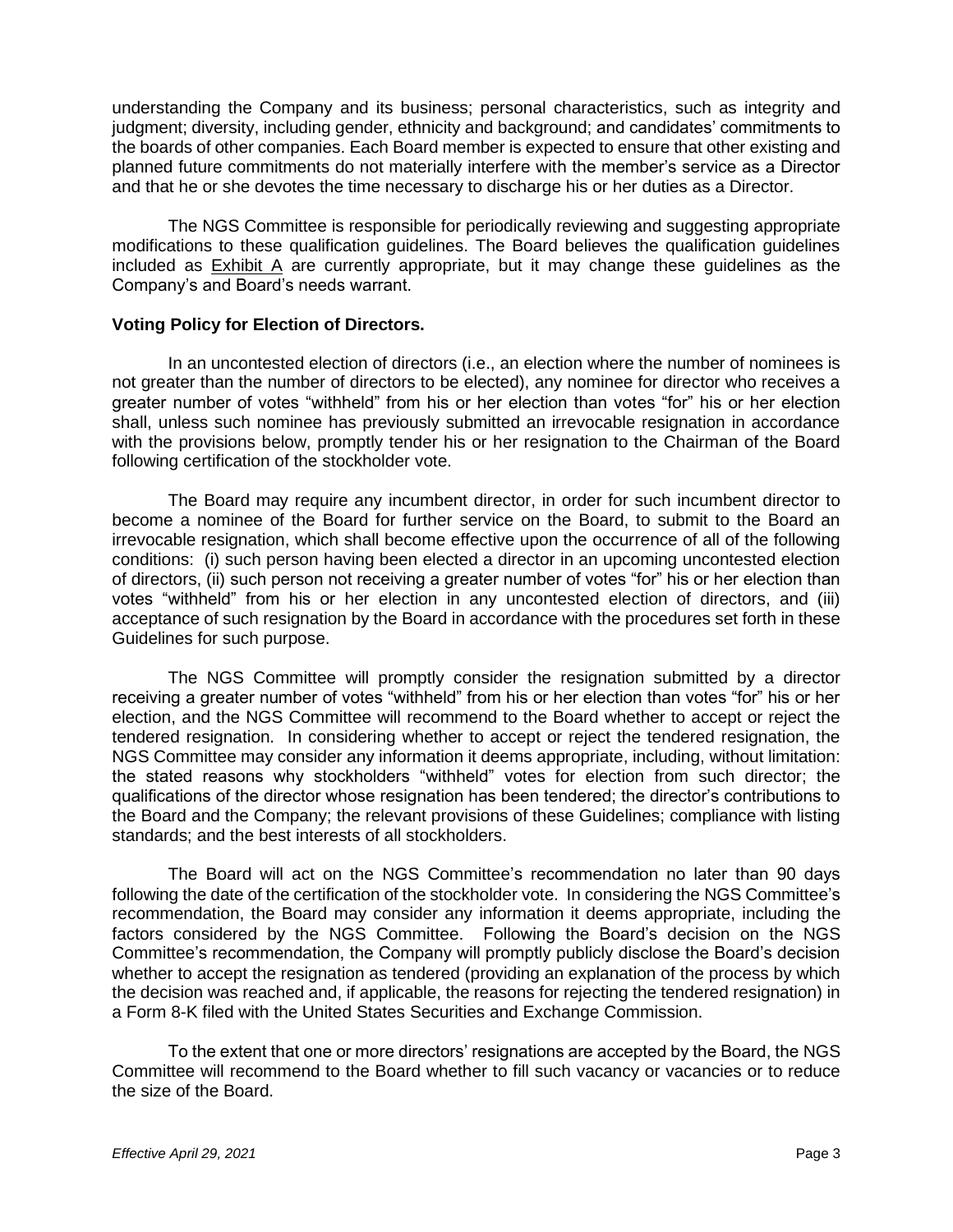Any director who tenders his or her resignation pursuant to this provision will continue to serve on the Board and remain active and engaged in Board and Committee proceedings while the NGS Committee and the Board decide whether to accept or reject the tendered resignation; provided, however, such director will not participate in the NGS Committee recommendation or Board consideration regarding whether or not to accept the tendered resignation. If a majority of the members of the NGS Committee received a greater number of votes "withheld" from their election than votes "for" their election at the same election, then the independent directors who are on the Board who did not receive a greater number of votes "withheld" from their election than votes "for" their election (or who were not standing for election) will appoint a special Board committee amongst themselves solely for the purpose of considering the tendered resignations and will recommend to the Board whether to accept or reject them. This special Board committee may, but need not, consist of all of the independent directors who did not receive a greater number of votes "withheld" from their election than votes "for" their election or who were not standing for election. If the number of independent directors on the Board who did not receive a greater number of votes "withheld" from their election than votes "for" their election together with the directors who were not standing for reelection is two or less, then the decision to accept or reject the tendered resignation shall be made by the Board; provided that any director who received a greater number of votes "withheld" from such director's election than votes "for" such director's election shall not participate in the Board's decision to accept or reject such director's tendered resignation.

This corporate governance guideline will be summarized or included in each proxy statement relating to an election of directors of the Company.

#### **Other Public Company Directorships and Certain Relationships**

The Company does not have a policy limiting the number of other public company boards of directors upon which a director may sit; provided that if a director simultaneously serves on the audit committees of more than three public companies, the Board must determine, in order for such director to serve on the Audit Committee, that such simultaneous service does not impair the ability of such director to effectively serve on the Audit Committee and the Company shall make the appropriate disclosure of such determination. The NGS Committee shall consider the number of other public company boards and other boards (or comparable governing bodies) on which a director is a member, taking into account the director's other obligations, including whether the director is retired or has an executive, consulting or employment relationship with any other public or private company. Board members are expected to promptly notify the NGS Committee of any prospective changes in status on other public or private company boards and their committees, including in advance of accepting an invitation to serve on another public or private company board or committee, in order for the NGS Committee to assess potential conflicts of interest or interlocking directorships.

#### **Independence of the Board**

The Board shall be comprised of a majority of directors who qualify as independent directors ("Independent Directors"). The Board defines an "Independent Director" in accordance with the listing standards of the New York Stock Exchange. The Board will determine independence in accordance with these listing requirements, taking into consideration such facts and circumstances the Board considers relevant. Directors are expected to inform the Board promptly of any material changes in their circumstances or relationships that would be reasonably expected to impact their designation by the Board as independent. The Board shall also review annually the relationships that each director has with the Company (either directly or as a partner, shareholder or officer of an organization that has a relationship with the Company). Following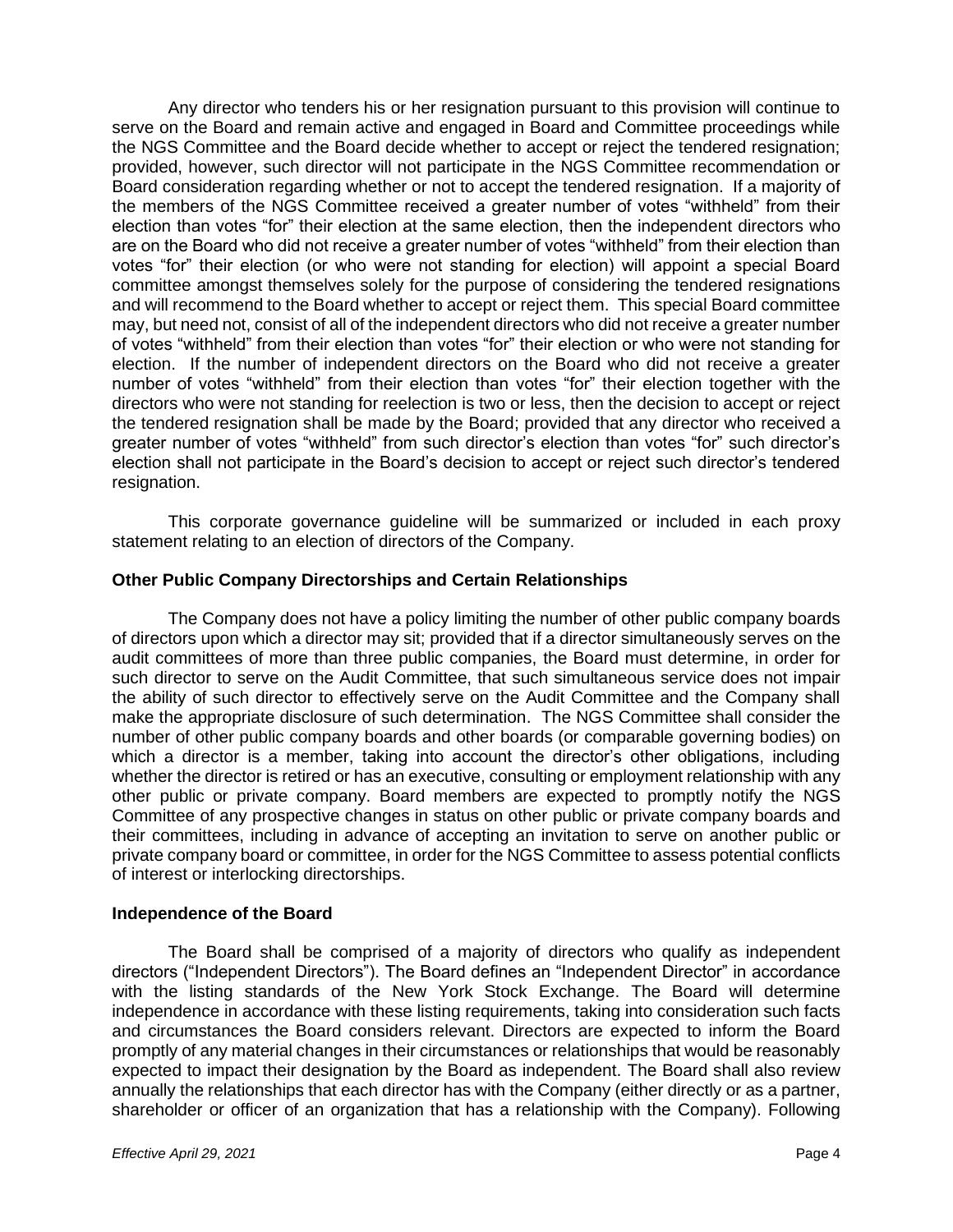such annual review, only those directors who the Board affirmatively determines have no material relationship with the Company (either directly or as a partner, shareholder or officer of an organization that has a relationship with the Company) will be considered Independent Directors, subject to additional qualifications prescribed under the listing standards of the New York Stock Exchange, the Securities Exchange Act of 1934, or other applicable law. The Board may adopt and disclose categorical standards to assist it in determining director independence.

### **Directors Who Change Their Present Job Responsibility**

The Board does not believe that non-employee directors who retire or change the primary employment position they held when they became a member of the Board should necessarily leave the Board. Promptly following such event, the director must notify the NGS Committee, which shall review the continued appropriateness of the affected director remaining on the Board under the circumstances. The affected director is expected to resign if requested to by the NGS Committee after such review.

## **Director Tenure**

In connection with each director nomination recommendation, the NGS Committee shall consider the issue of continuing director tenure and take steps as may be appropriate to ensure that the Board maintains an openness to new ideas and a willingness to critically reexamine the status quo. An individual director's re-nomination is dependent upon such director's performance evaluation, as well as a suitability review, each to be conducted by the NGS Committee in connection with each director nomination recommendation.

### **Board Compensation**

A director who is also an officer of the Company shall not receive additional compensation for such service as a director. The Company believes that compensation for non-employee directors should be competitive and should encourage increased ownership of the Company's stock through the payment of a portion of director compensation in Company stock, options to purchase Company stock, deferred share units or similar compensation whose value is based on the Company's stock. The HCMC Committee will periodically review the level and form of the Company's director compensation, including how such compensation relates to director compensation of companies of comparable size, industry and complexity. Such review will also include a review of all components of compensation to the Company's directors, including any charitable contributions by the Company to organizations in which a director is affiliated and consulting or other similar arrangements between the Company and a director. Director compensation, including any proposed changes, will be submitted annually by the HCMC Committee to the full Board for its consideration and, subject to any changes made by the Board, its approval. Director's fees (including additional amounts paid to the chairman of the board, the chairmen of Board committees and members of committees of the Board) are the only compensation a member of the Audit Committee may receive from the Company. Any charitable contribution in excess of \$10,000 per year shall require the prior approval of the Board and NGS Committee.

#### **Executive Sessions of Non-Management Directors**

The non-management directors of the Company shall meet in executive session without management on a regularly scheduled basis, but no less than four times a year. It is anticipated that these meetings will occur during regularly scheduled meetings of the Board throughout the year. The Chairman of the Board shall preside at such executive sessions, or in such director's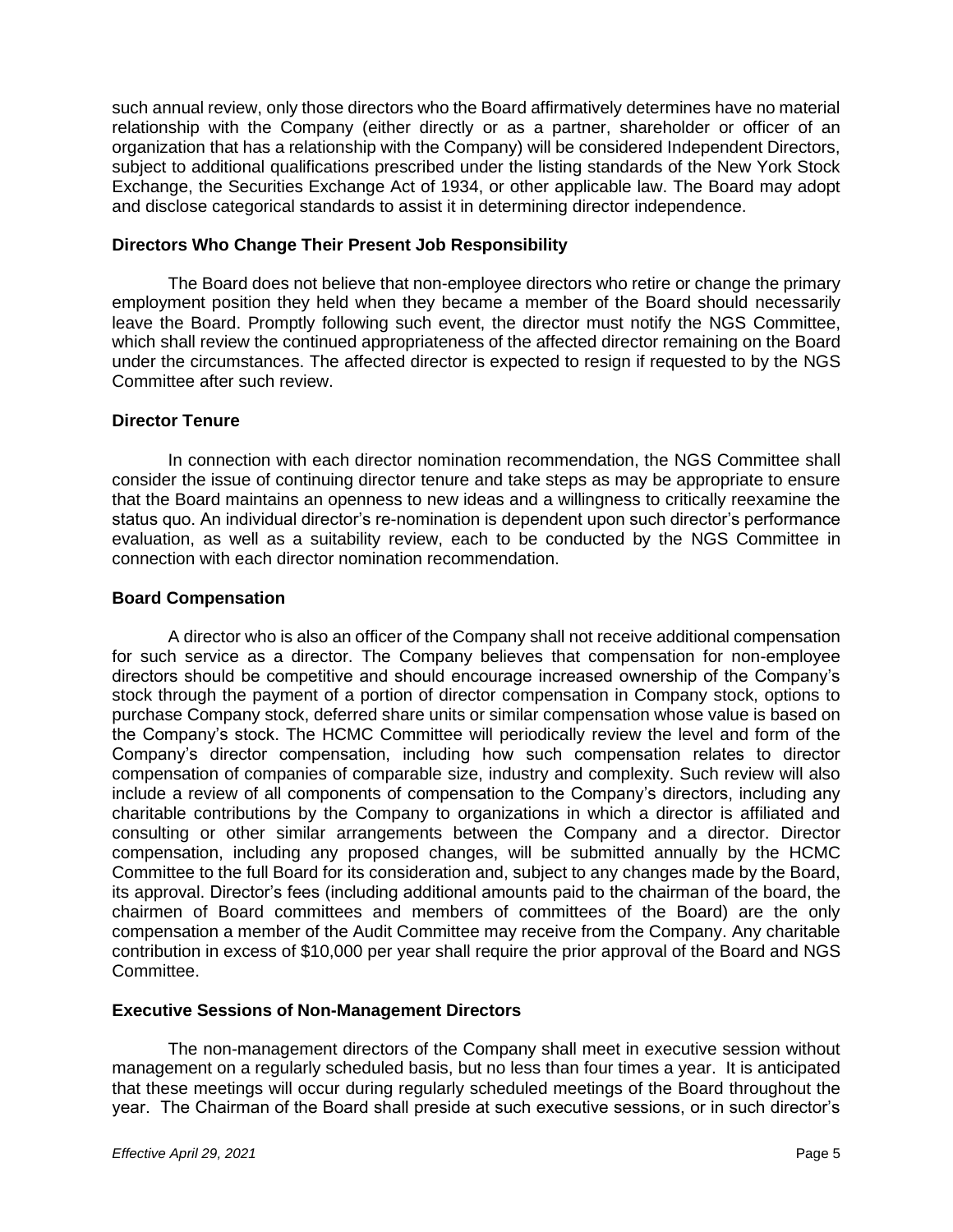absence, another Independent Director designated by the Chairman. In addition, the Independent Directors of the Company shall meet in executive session without management or the non-Independent Directors present at least one time per year, and the Independent Director presiding over that executive session shall be the Chairman of the Board, or in such director's absence, the Chairman of the NGS Committee.

## **Complaint Procedures**

Any employees or other interested parties (not just stockholders) desiring to voice their complaints or concerns regarding the Company with the Independent Directors of the Company may do so by the method set forth in the Company's Code of Business Conduct and Ethics, which shall be maintained on the Company's website, or by the method set forth in the Company's annual proxy statement.

### **Self-Evaluation by the Board**

The NGS Committee will oversee an annual self-assessment of the Board's performance as well as the performance of each committee of the Board, the results of which will be discussed with the full Board and each committee. The assessment should include a review of any areas in which the Board or management believes the Board can make a better contribution to the Company. The NGS Committee will utilize the results of this self-evaluation process in assessing and determining the characteristics and critical skills required of prospective candidates for election to the Board and making recommendations to the Board with respect to assignments of Board members to various committees.

#### **Strategic Direction of the Company**

Normally, it is management's job to formalize, propose and implement strategic choices and the Board's role to approve strategic direction and evaluate strategic results. However, as a practical matter, the Board and management will be better able to carry out their respective strategic responsibilities if there is an ongoing dialogue among the Chief Executive Officer, other members of senior management and Board members. To facilitate such discussions, members of senior management who are not directors may be invited to participate in Board meetings when appropriate.

#### **Board Access to Management and Outside Advisors**

Board members, including non-employee directors, shall have access to the Company's management. Board members shall also have access to the Company's outside advisors and shall coordinate such access through the Chief Executive Officer.

#### **Attendance of Management Personnel at Board Meetings**

The Board encourages the Chief Executive Officer to bring members of management from various functional areas into the Board meetings from time to time to (i) provide management insight into items being discussed by the Board which involve the manager; (ii) make presentations to the Board on matters which involve the manager; and (iii) bring managers with significant potential into contact with the Board.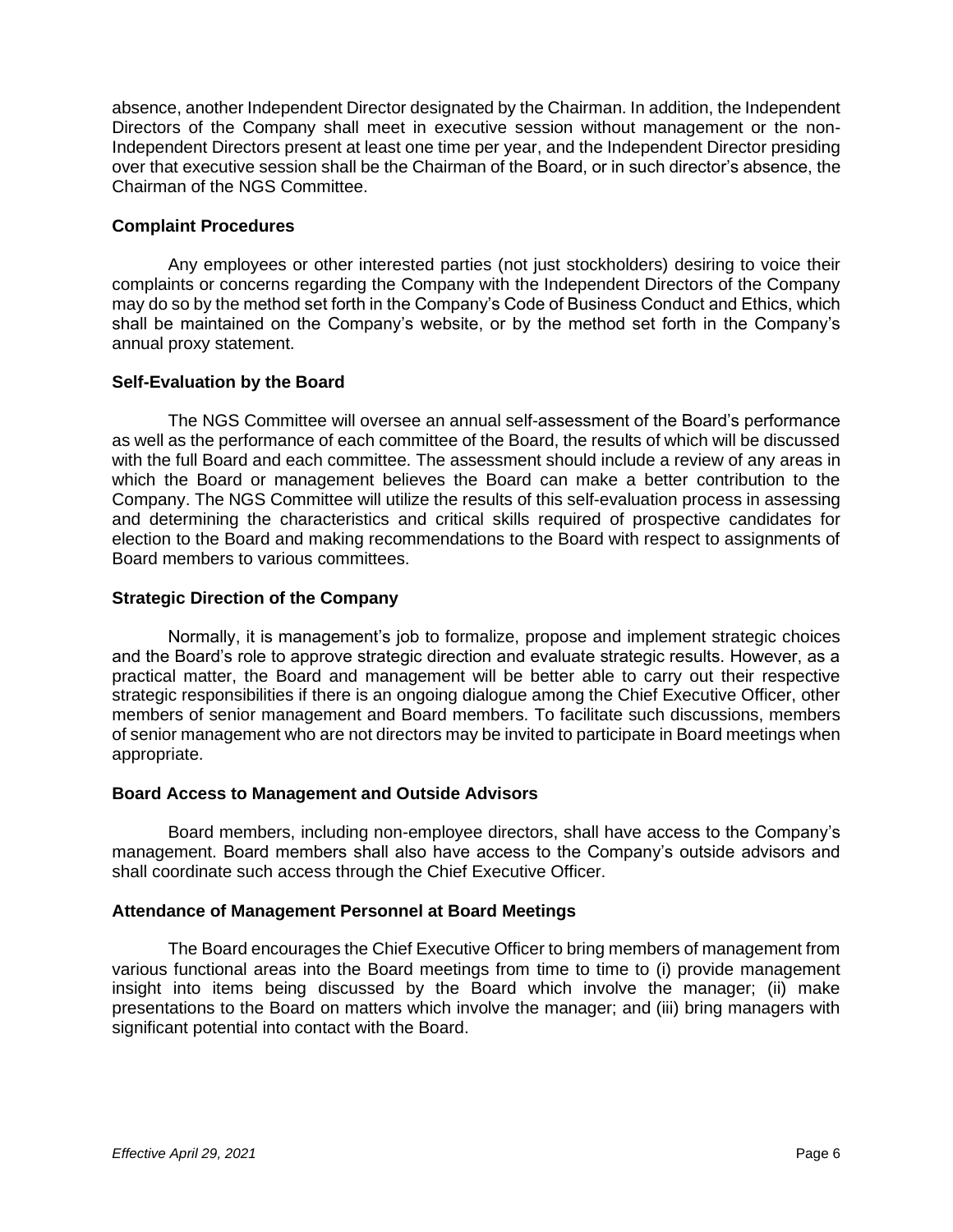### **Board Materials Distributed in Advance**

Information and materials that are important to the Board's understanding of the agenda items and other topics to be considered at a Board meeting should, to the extent practicable, be distributed sufficiently in advance of the meeting to permit prior review by the directors. In the event of a pressing need for the Board to meet on short notice or if such materials would otherwise contain highly confidential or sensitive information, it is recognized that written materials may not be available in advance of the meeting.

#### **Board Interaction with Third Parties**

The Board believes that only authorized Directors, officers and advisors should speak for the Company. Each Director shall refer all inquiries from institutional investors, analysts, the press or customers, as well as all inquiries regarding potential mergers and acquisitions, to the Chief Executive Officer or an authorized Director or officer. Any proposed exceptions to this policy must first be discussed with and agreed to by the Chief Executive Officer prior to contact with such third parties.

### **Board Orientation and Continuing Education**

The Company shall provide new directors with orientation to familiarize such directors with, among other things, the Company's business, strategic plans, significant financial, accounting and risk management issues, compliance programs, conflicts policies, code of business conduct and ethics, corporate governance guidelines, principal officers, internal auditors and independent auditors. Each director is expected to participate in continuing educational programs as necessary to maintain expertise to perform his or her responsibilities as a director. In this regard, the Company shall from time to time provide pertinent articles and information relating to the Company's business, financial affairs, risks, competitors, corporate governance, and changes in legal and regulatory issues. The Company may also coordinate training sessions for directors from outside experts and provide directors with tours of the Company's facilities from time to time. The Company will reimburse directors for reasonable costs associated with attending other relevant director education programs. Directors are requested to notify the Company's Corporate Secretary with regard to any such proposed programs. Directors serving on multiple corporate boards of directors are encouraged to obtain pro-rata reimbursement of their director education expenses from each corporation they serve, to the extent applicable. Following such attendance, directors are encouraged to share learnings with the full Board.

# **BOARD MEETINGS**

#### **Frequency of Meetings**

There shall be at least four regularly scheduled meetings of the Board each year. At least one regularly scheduled meeting of the Board shall be held each quarter.

#### **Selection of Agenda Items for Board Meetings**

The Chief Executive Officer, in consultation with the Chairman of the Board, shall prepare an agenda for each meeting of the Board. Each Board member shall be free to suggest inclusion of items on an agenda as well as free to raise at any Board meetings subjects that are not specifically on the agenda for that meeting.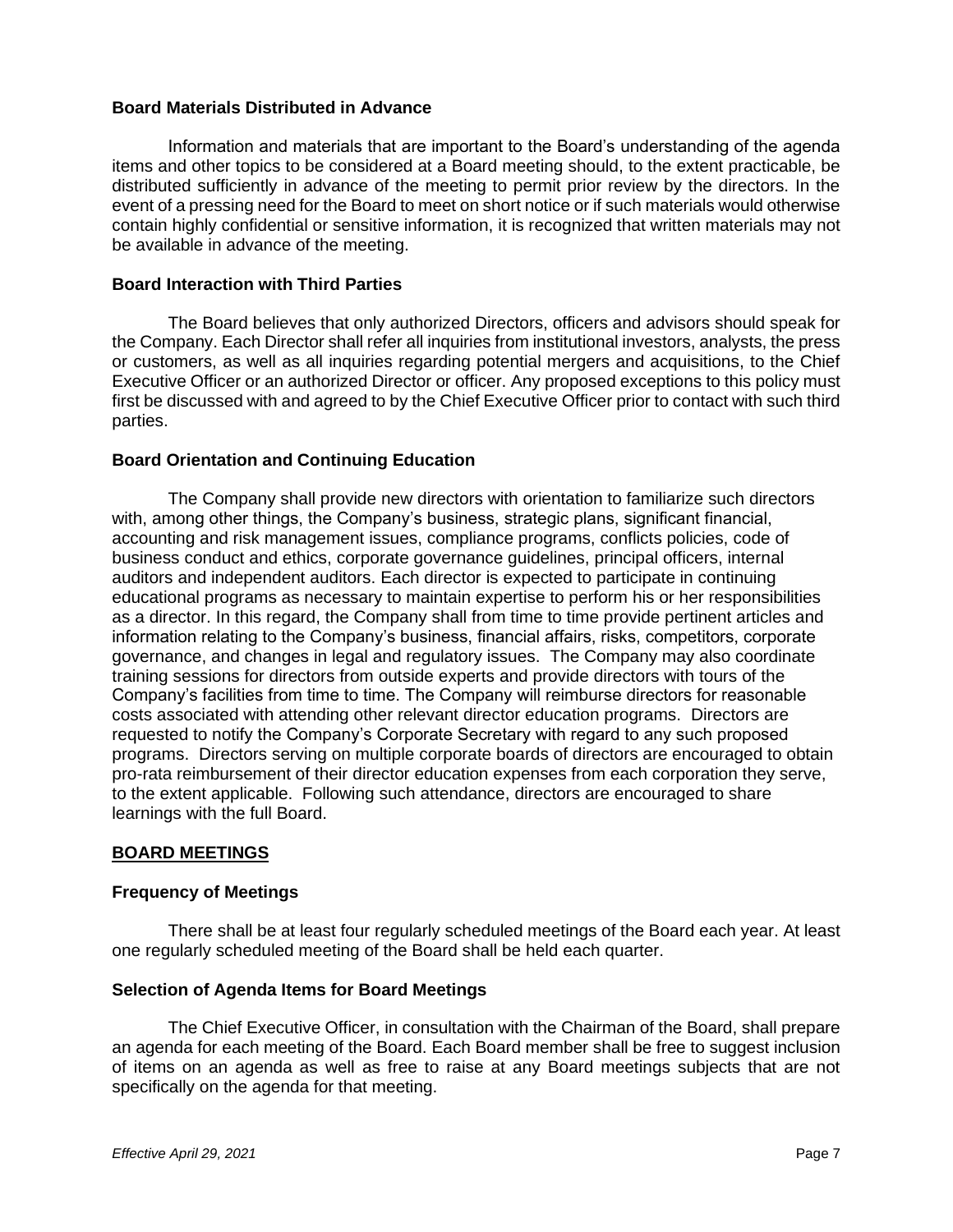### **COMMITTEE MATTERS**

#### **Number and Names of Board Committees**

The Company currently has three standing committees: Audit, Nominating, Governance, and Sustainability, and Human Capital Management and Compensation. The purpose and responsibilities for each of these committees shall be outlined in committee charters adopted by the Board. Such charters shall be in compliance with all applicable laws, rules and regulations. The charters shall set forth the mission and responsibilities of the committees as well as qualifications for committee memberships, procedures for committee member appointment and removal, committee structure and reporting to the Board. The Chairman of each committee, in consultation with committee members, shall determine the frequency and length of the committee meetings consistent with any requirements set forth in the committee's respective charter. The Chairman of each committee shall develop the committee's agenda for each meeting. The agenda and materials for each committee meeting shall be furnished to the members of the committee in advance of the meeting. No Director may attend any meeting of any committee unless he or she is a member of that committee or he or she is invited to do so by the Chairman of the committee. The Board may, from time to time, form a new committee or disband a current committee depending on circumstances. In addition, the Board may form ad hoc committees from time to time and determine the composition and areas of competence of such committees.

The Board and each committee shall have the power to hire and fire independent legal, financial or other advisors as they may deem necessary. In general, it is assumed that the proposed hiring of any such advisors will be discussed in advance with the Chief Executive Officer or the General Counsel of the Company. The Company will provide adequate funding for any such advisors.

#### **Independence of Board Committees**

Each of the Audit Committee, the NGS Committee and the HCMC Committee shall be composed of Independent Directors to the extent necessary to satisfy applicable legal, regulatory and stock exchange requirements.

#### **Assignment and Rotation of Committee Members**

The NGS Committee shall be responsible, after consultation with the Chairman of the Board, and the President and Chief Executive Officer, for making recommendations to the Board with respect to the assignment of Board members to the various committees of the Board. After reviewing the NGS Committee's recommendations, the Board shall be responsible for appointing the Chairman and members to the committees on an annual basis. The NGS Committee shall annually review the committee assignments and shall consider the rotation of the Chairman and members with a view toward balancing the benefits derived from continuity against the benefits derived from the diversity of experience and viewpoints of the various directors.

#### **LEADERSHIP DEVELOPMENT**

### **Selection of the Chief Executive Officer**

The Board shall be responsible for identifying potential candidates for, and selecting, the Company's Chief Executive Officer. In identifying potential candidates for, and selecting, the Company's Chief Executive Officer, the Board shall consider, among other things, a candidate's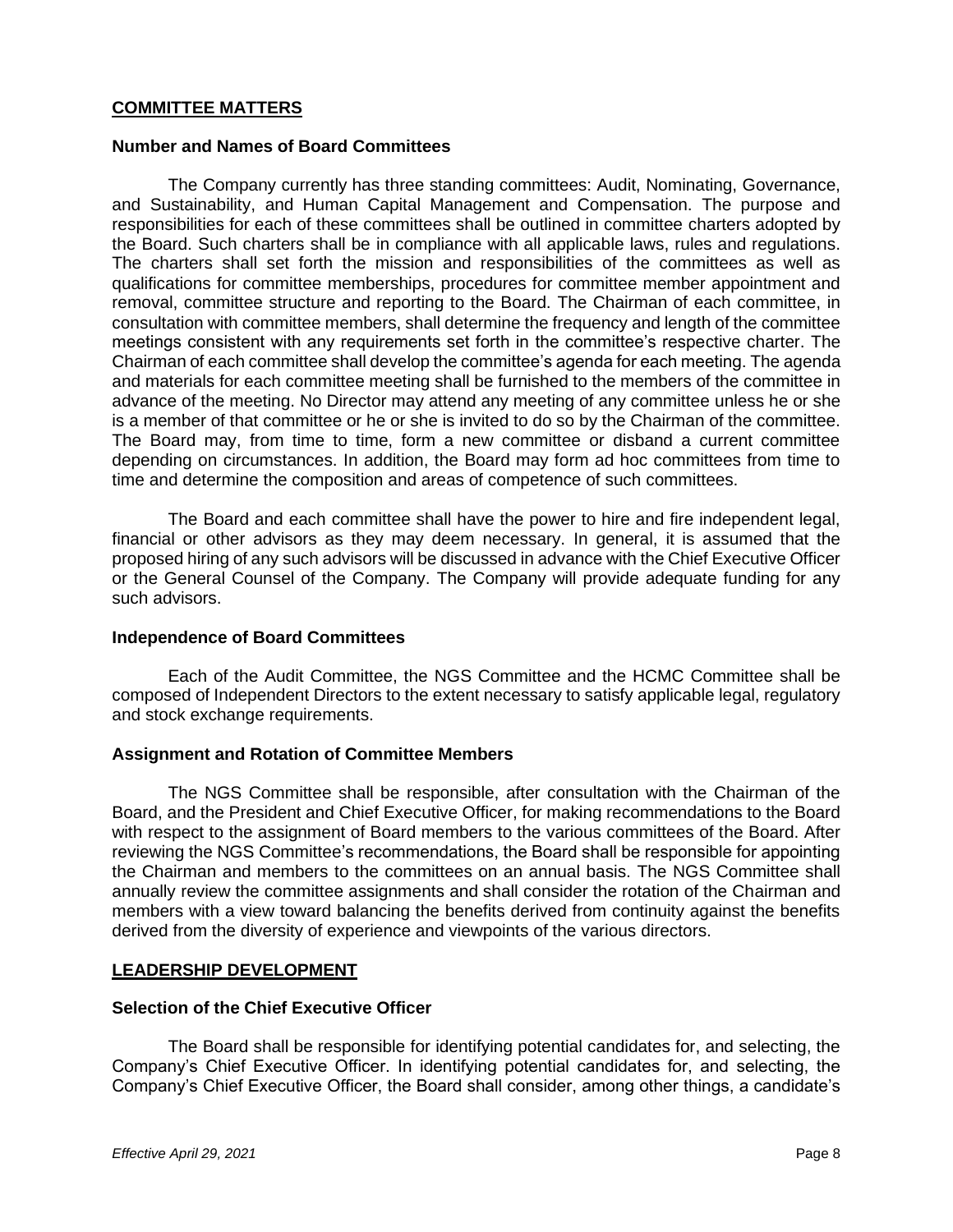industry experience, understanding of the Company business environment, leadership qualities, knowledge, skills, expertise, integrity, and reputation in the business community.

### **Evaluation of Chief Executive Officer**

The HCMC Committee will provide the Chief Executive Officer with an annual performance review for the prior year. The Chairman of the Board and the Chairman of the HCMC Committee will provide the performance review of the Chief Executive Officer after consultation with the other members of the Board in executive session. The compensation of the Chief Executive Officer shall be set by the HCMC Committee.

#### **Succession Planning**

The Board, in consultation with the HCMC Committee and as part of the annual officer evaluation process, shall plan for the succession to the position of Chief Executive Officer.

#### **Review of Governance Guidelines**

The practices memorialized in these guidelines have developed over a period of years. The Board expects to review these guidelines at least every two (2) years as appropriate.